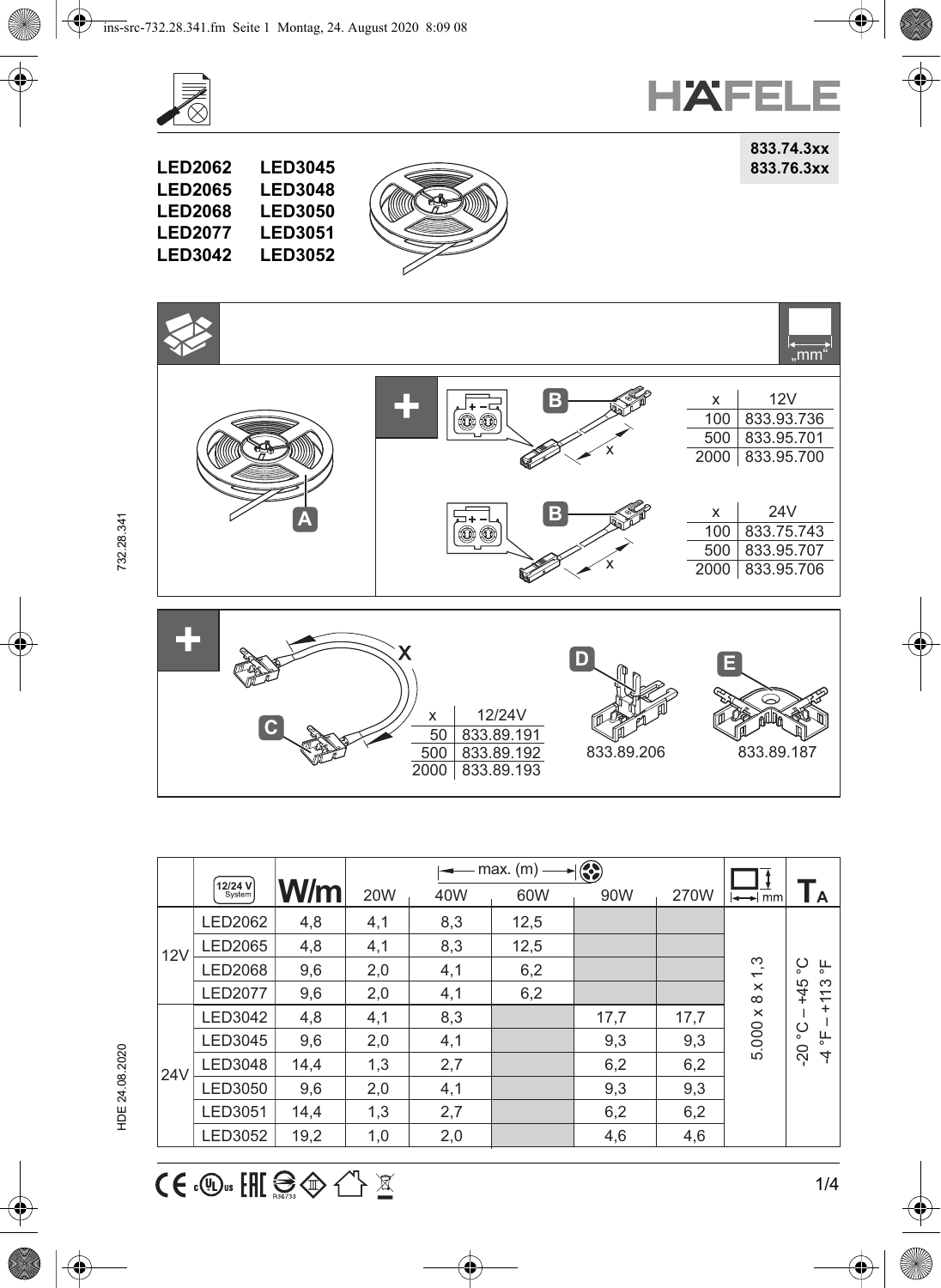

HDE 24.08.2020

**HAFELE**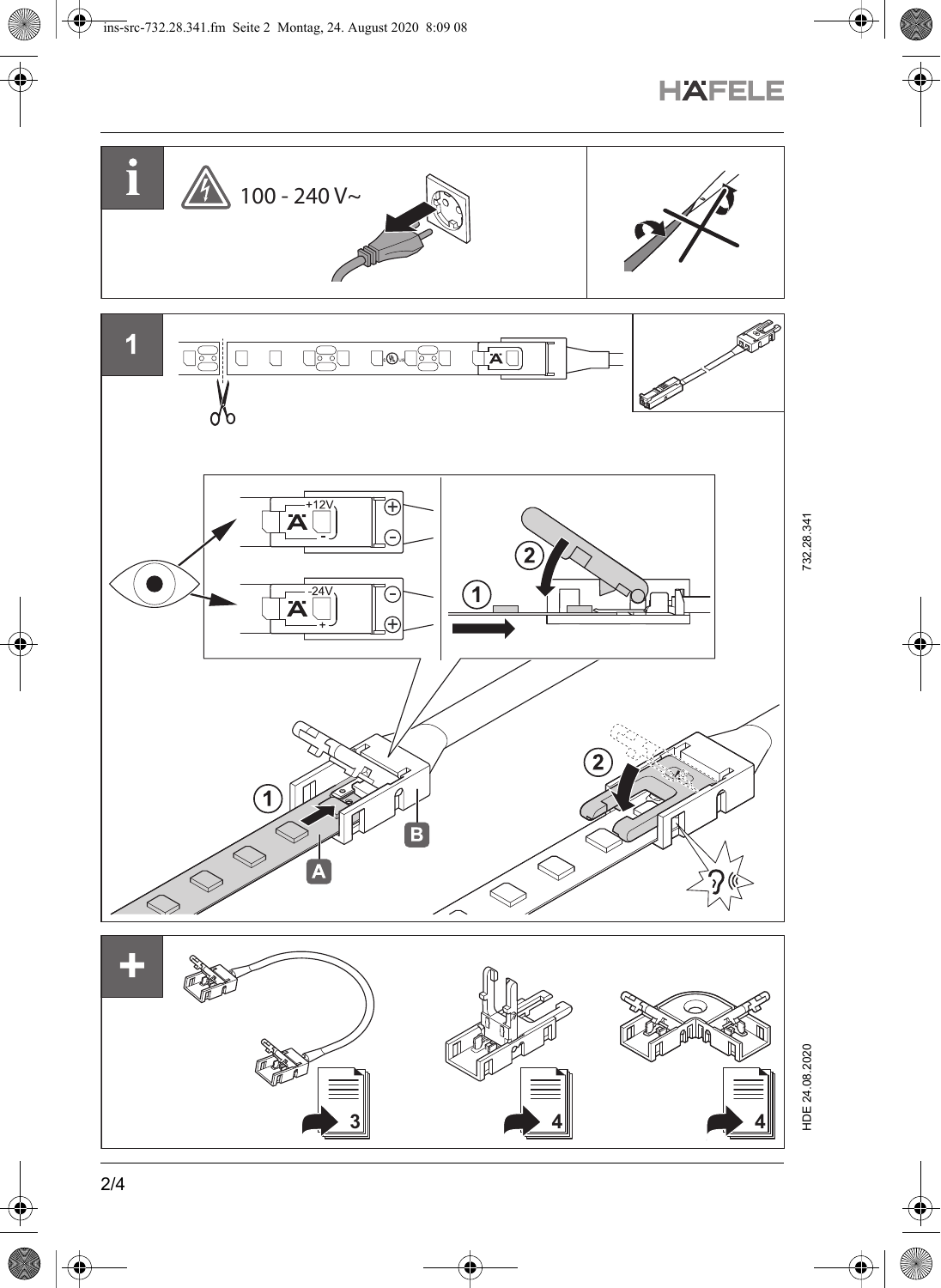





732.28.341

HDE 24.08.2020